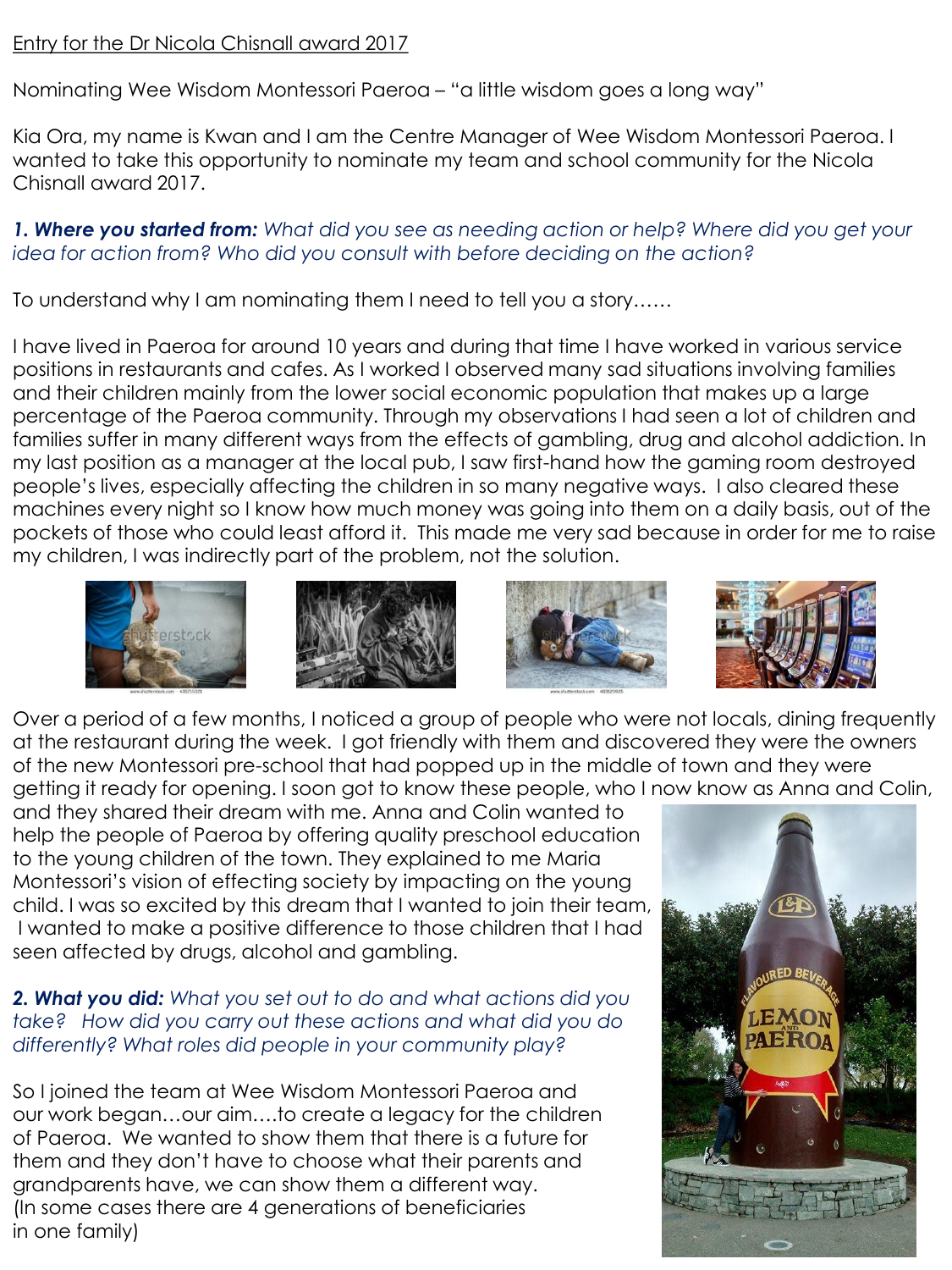Initially, I started working for Wee Wisdom as a part time enrolments officer while still working at the pub. Gradually through the relationships I made in the gaming room I was able to enrol more at risk children. I already knew most of the children and families at risk as I had seen the children waiting outside the pub in their PJ's for Mum and/or Dad to come out of the gaming room. I was already in their world; the difference now was I had something worthwhile to offer the parents for the future of their children.

Part of working with these families has been forming reciprocal relationships with other local agencies. We have worked with local iwi, The Hauraki Maori Trust Board (Family Start), CYFS, Plunket, NZ Police, Paeroa College and The Care House (Baptist Church). All of these organisations were ready and willing to encourage at risk children

and families to send their children to pre-school regardless of their circumstances, we could help them all.



*3. Progress you have seen: What did you learn and discover? What evidence do you have of positive change or that your actions made difference? Were the changes as you had planned and expected, or did you have unexpected outcomes?* 

As time has gone by, the team at Wee Wisdom have helped get children who would never have attended any sort of pre-school into attendance. Through the children attending school we have also linked to and supported their parents to understand the importance of education and to take pride in their child's and their own achievements. In some cases parents have been inspired to take on new learning of their own, boosting their self-confidence and personal worth.

To ensure that there are no barriers for any child to attend school we have initiatives in place to minimise excuses. We supply a van to do pick-ups and drop offs for those parents who don't have transport and we operate a zero scholarship programme – no fees – which is used by a large majority of families who struggle with the basics such as buying groceries and paying the bills.